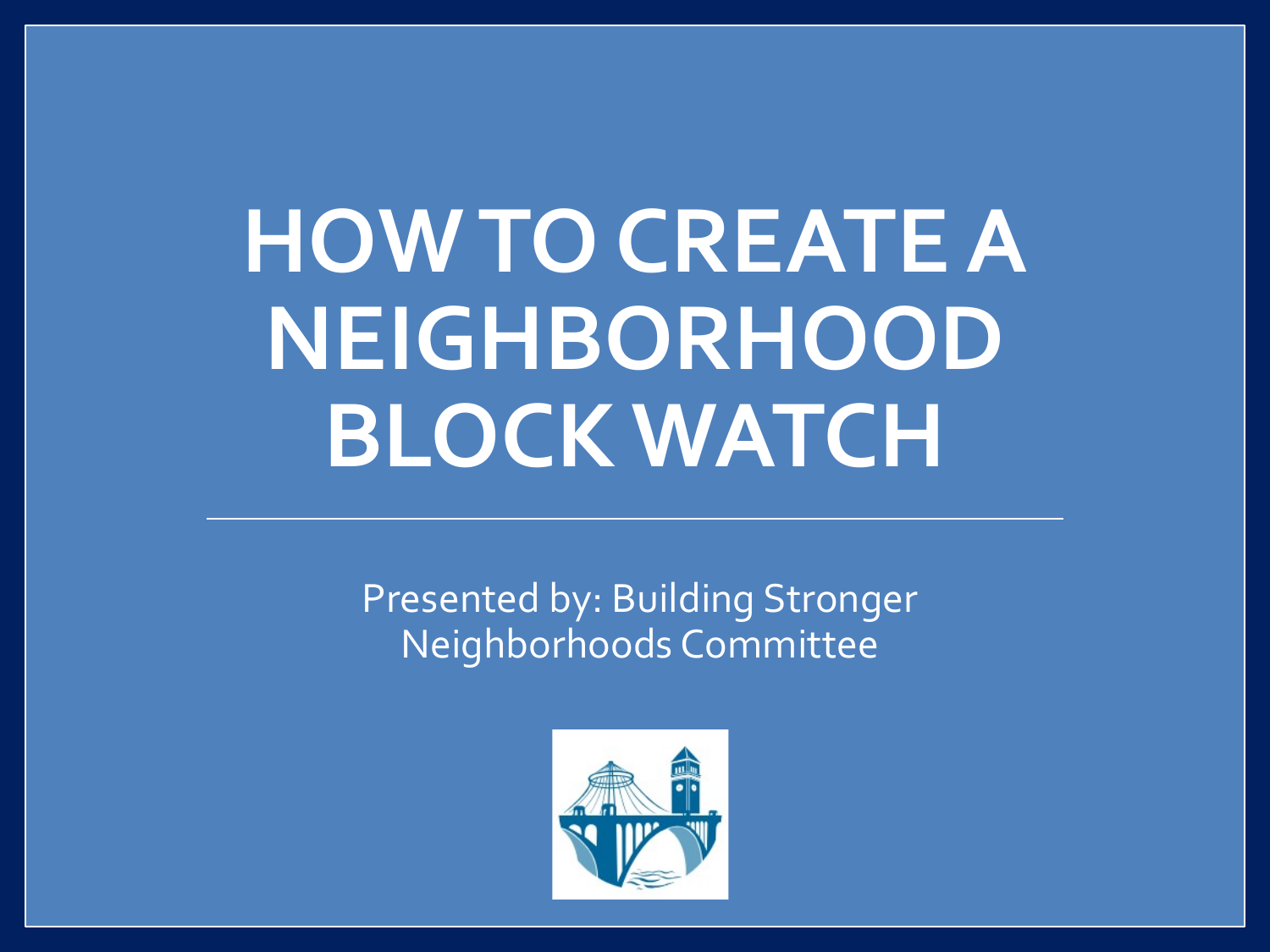## **Getting Started**

- Starting a Block Watch is one of the most effective and least costly ways to prevent crime and is easy to do.
- Start by teaming up with your local C.O.P.S. Shop. You can either go into your local shop or complete a Block Watch Representative application on the C.O.P.S. website, www.spokanecops.org.



• Once your application is approved, a volunteer from that shop will call you to help set up a time and place for your first meeting. A volunteer Block Watch Coordinator will also be available to host your first meeting, helping you to become established, create a Block Map, and suggest ways to keep your members engaged.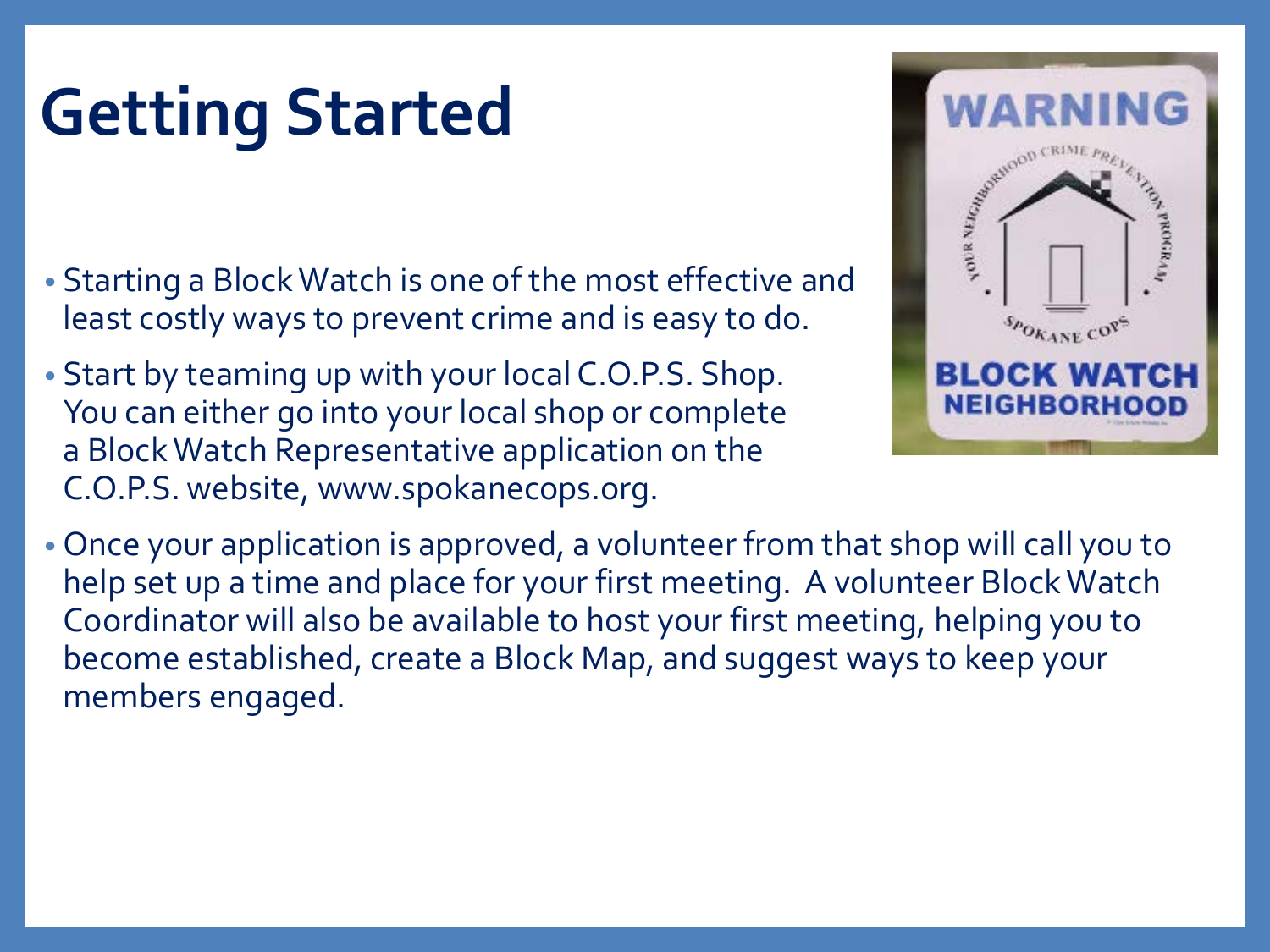## **Once You're Approved**

Now it's time to create your Block Watch:

- Talk to your neighbors. Try to get folks involved by explaining to them how working together can help keep your neighborhood safe.
- Create a Block Map. This is an important communication tool that includes contact information for all of your neighbors to be distributed to all of your neighbors. This should be updated every year with your neighbors and your local C.O.P.S. Shop to keep the information current and accurate
- After your first meeting, communication is key. Be alert, know your neighbors, and look out for each other. Be ready and encourage others to report suspicious behavior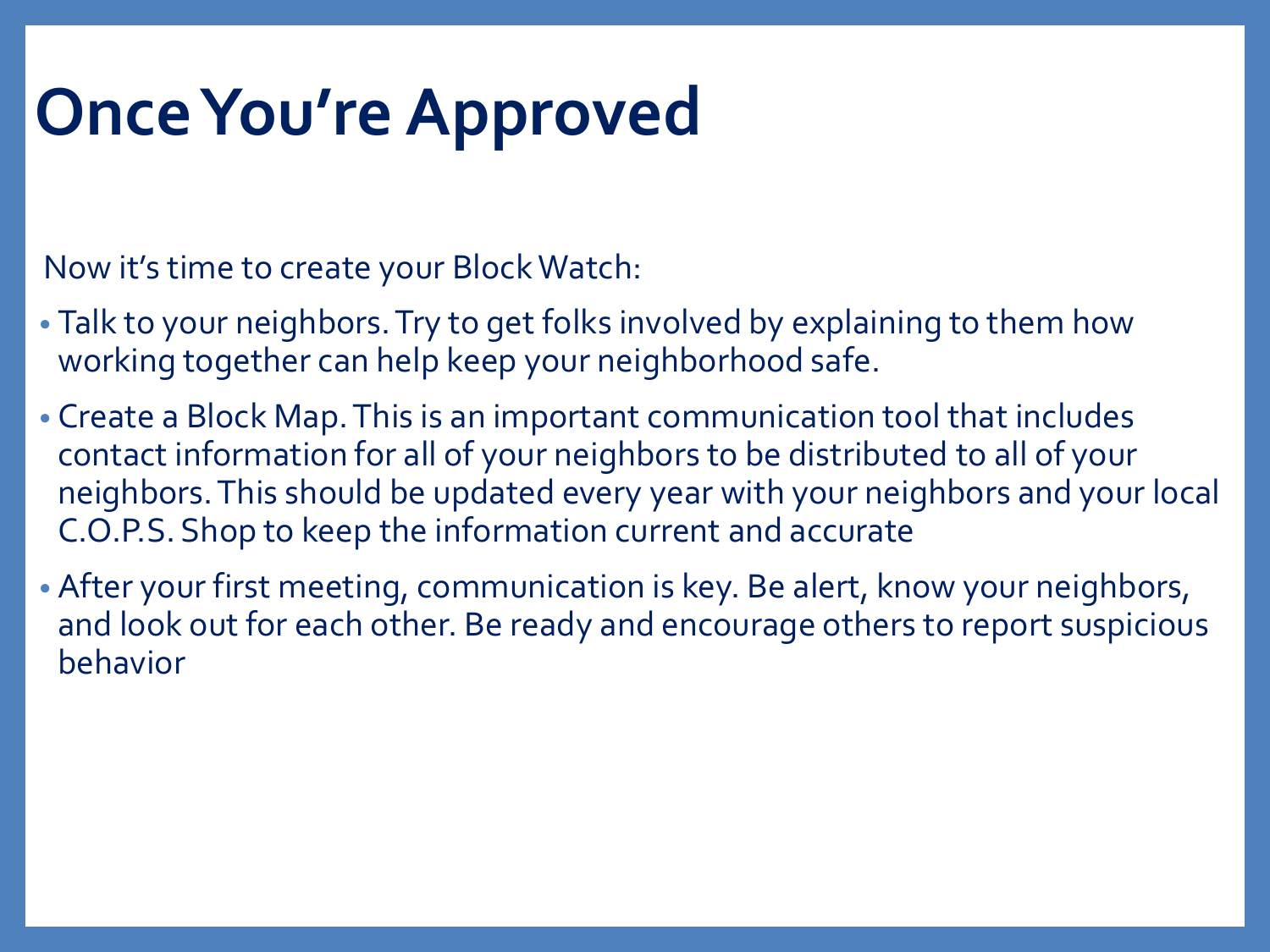### **How to Keep a Block Watch Going**

- It can be difficult to keep the community continually engaged in Block Watch. Folks watch out for each other for awhile and then the neighborhood remains calm and neighbors lose interest, become less vigilant, and become disengaged. Until something happens again. Prevent your Block Watch from falling into this trap with these simple suggestions:
	- $\checkmark$  Schedule and plan meetings as often as possible, at a minimum once a year, and make them interesting. Consider having open house parties during the holidays, barbeques during the summer, potlucks any time
	- National Night Out is a great time to get together with your Block Watch. Across the city, groups come together for this event, hosting barbeques and potlucks the first Tuesday of every August. Some of these parties have even gone beyond that, including outdoor games, movies, a moon bounce, you name it (For more information on NNO, check out the C.O.P.S. website or natw.org).